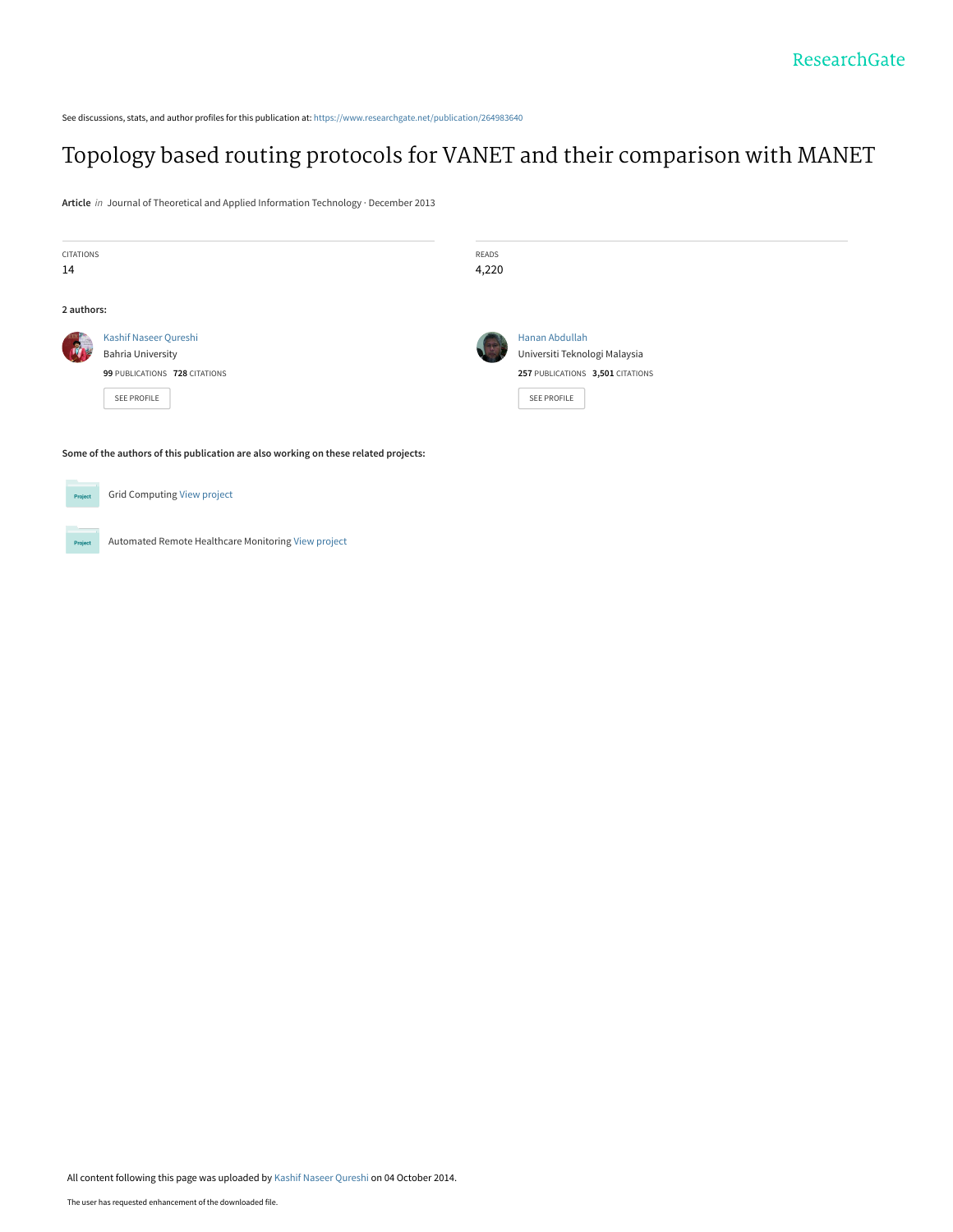31<sup>st</sup> December 2013. Vol. 58 No.3

© 2005 - 2013 JATIT & LLS. All rights reserved.



# TOPOLOGY BASED ROUTING PROTOCOLS FOR VANET AND THEIR COMPARISON WITH MANET

**<sup>1</sup> KASHIF NASEER QURESHI,<sup>2</sup>ABDUL HANAN ABDULLAH** 

1 Department ofCommunication, Faculty of Computing, Universiti Teknologi Malaysia, Skudai, 81310,

Johor Darul Takzim, MalaysiaAffiliation

E-mail: <sup>1</sup> kashifnq@gmail.com

# **ABSTRACT**

The development in technologies the mobile networks has been rapidly change, especially Mobile Ad-hoc and Vehicular Ad-Hoc networks. Due to nature of the fields, the mobile sensor network replaced the fixed sensor network. In these fields, the topology dynamically changes time by time due to speed and congested environment because of this routing is a crucial and challenging issue. For routing a variety of new routing protocols have been developed. In mobile Ad-hoc networks and Vehicular Ad-Hoc networks the routing protocols are divided into different categorize. They based on topology, position, and network. We discuss the topology based efficient routing protocols and some shed on pros and cons and characteristics and types of these protocols. Moreover, we compare the protocols performance and nature of work.

 **Keywords:** *Mobile Ad-hoc networks (MANET), Vehicular Ad-hoc networks (VANET), Topology, Proactive, reactive, Hybrid*

#### **1. INTRODUCTION**

The development in technologies and transportation sector the new type of wireless communication had made which is Vehicular Adhoc Networks (VANET). The various projects are adopted VANET and some of the most popular companies are Toyota, BMW, And Daimler Chryler Etc [1]. Vehicular Ad-hoc networks made a vast improvement in automobiles and changed the faces of transportation. Through these technology vehicles, communication is spontaneously and wirelessly possible. Travelers are more convenient in safety and comfort with application of intelligent transport technology. We discuss the comparison between VANET and MANET environments and discuss protocols of these two fields.

#### **1.1Vehicular Ad-Hoc Networks**

In intelligent transportation system, VANET is essential part in architecture of transportation system. VANET uses in many applications of Intelligent Transportation System (ITS) for reduce congestion, road safety, and betterment in traffic flow. A Vehicular Ad-hoc Network (VANET) is an application of Mobile Ad-hoc Network (MANET), it is use for wireless communication between moving vehicles. VANET is different from Mobile Ad-hoc networks (MANET) in various ways such as architectures, characteristics, and applications. VANET contains a collection of nodes with potential of self-organization in a fixed infrastructure and decentralized manner. They are highly dynamic topologies and fast changeable connectivity, predictable mobility and geographical constrained [2]. VANET using dedicated shortrange communication (DSRC) and the 5.9 GHz spectrum band and 75 MHZ of bandwidth has been allocated and the range is 1000m, which is suitable for both vehicle-to-vehicle communication (V2V) and vehicle-to-infrastructure communication (V2I) [3]. Therefore, vehicular Ad-hoc networks are also called Inter-vehicle Communications (IVC) or Vehicle-to-Vehicle (V2V) communications [4].Dedicated short-range communication (DSRC) standard is IEEE 802.11a and then modify in 802.11p standard for low overhead operation. The whole communication stack standardize by IEEE that is 1609 family and referring by WAVE (wireless access in vehicular environments) (ITS-Standards, 1996).VANET works without infrastructure and it is dynamic topology base. It is working when two or more vehicles are in the communication range. Communication and routing in transportation networks is a challenging task due to short lifetime of communication, high speed of vehicles, unpredictable node density, and city environment characteristics [5]. Infrastructure in V2I is fix equipment next to the road called RSU (Roadside Unit) [6].

#### **1.2 Mobile Ad-Hoc Networks**

The Mobile Ad-hoc Networks (MANET) consists of a set of mobile nodes and free to move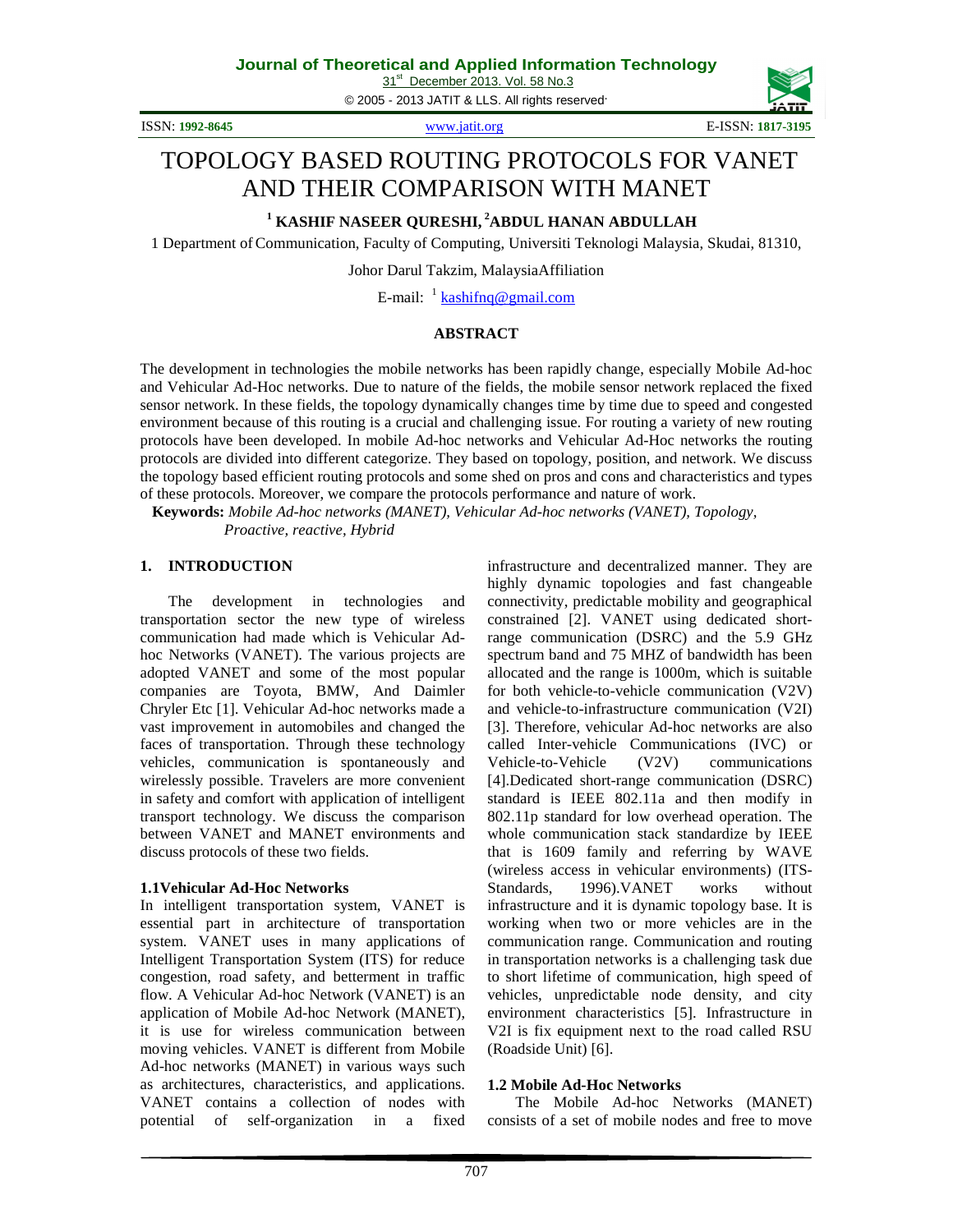31<sup>st</sup> December 2013. Vol. 58 No.3

© 2005 - 2013 JATIT & LLS. All rights reserved.

| ISSN: 1992-8645 | www.jatit.org | E-ISSN: 1817-3195 |
|-----------------|---------------|-------------------|
|                 |               |                   |

in dynamically in any direction or any speed. The MANET not require any fix infrastructure and they are operate on batteries and limited transmission range. The reactive, proactive and hybrid algorithms are working in MANET [7]. The MANET is use in battlefield and especially best in disaster environment, have seen MANETs being use in various fields for end-to-end communication. . MANETs employ the traditional TCP/IP structure to provide end-to-end communication between nodes. Because of dynamic nature, the routing is a challenging task and has received tremendous amount of attention from researchers. This has led to development of many different routing protocols for MANETs. Therefore, it is quite difficult to determine which protocols may perform best under a number of many network scenarios, such as increasing node density and traffic. In this paper, we provide some of topology based protocols which are using in MANET and VANET as well.

#### **1.3 Vehicular and Mobile Network Characteristics and Architecture**

Advancement in Intelligent Transportation System the vehicular communication design and architecture are much more challenging. Vehicular Ad-hoc network technology becoming increasingly popular, and faces some challenges as well for efficient communication, road safety, and improved traffic flow. Some characteristics of VANET and design architecture are described below: VANETs acquire unique network characteristics that differentiate it from other networks. Topology changed frequently due to fast speed and movements of vehicles, due to high-speed mobility models and predictions play a significant role in dissemination and designing of VANET. The chances of disconnections are high because it is a dynamic topology. Mobile wireless networks technologies are using unicast and multicast techniques but the VANETs deals with packets forwarding and based on geographical area. Hence, because of the predictable possible impact of VANETs, a number of researchers have developed unicast routing protocols that are suitable for VANETs[7]. The nodes in vehicular Ad-hoc networks have enough energy and power. In many applications, the hard delay constraints are present because these applications are simpler and less data required[8]. The VANET works through infrastructure and Ad-hoc technology and some time the both technologies works for information distribution. In Vehicular Ad-hoc networks packet is transport by multi-hop method and it is selforganized network.

# **1.4 Comparison of VANET and MANET**

Many VANET protocols and techniques are similar with the MANET, but when we compare these types, various characteristics and behavior is not same as much. The main difference between VANET and MANET network is production cost, the VANET production cost is costly when we compare with MANET. The network topology of VANET is frequent, fast, mobility is high because of speed of cars, and other hand the MANET is sluggish and slow. The bandwidth in VANET is more high compare to Mobile Ad-hoc networks. The nodes are moving randomly in MANET but in VANET the nodes are moving regularly. The below figure is shows the difference between VANET and MANET.



*Figure 1.Comparison of VANET with MANET.* 

# **1.5 Architecture Categories Of Vanet**

The various types of routing protocols have recently been proposed in MANET networks. They are classified as either proactive, reactive, or hybrid and same classification in VANET networks.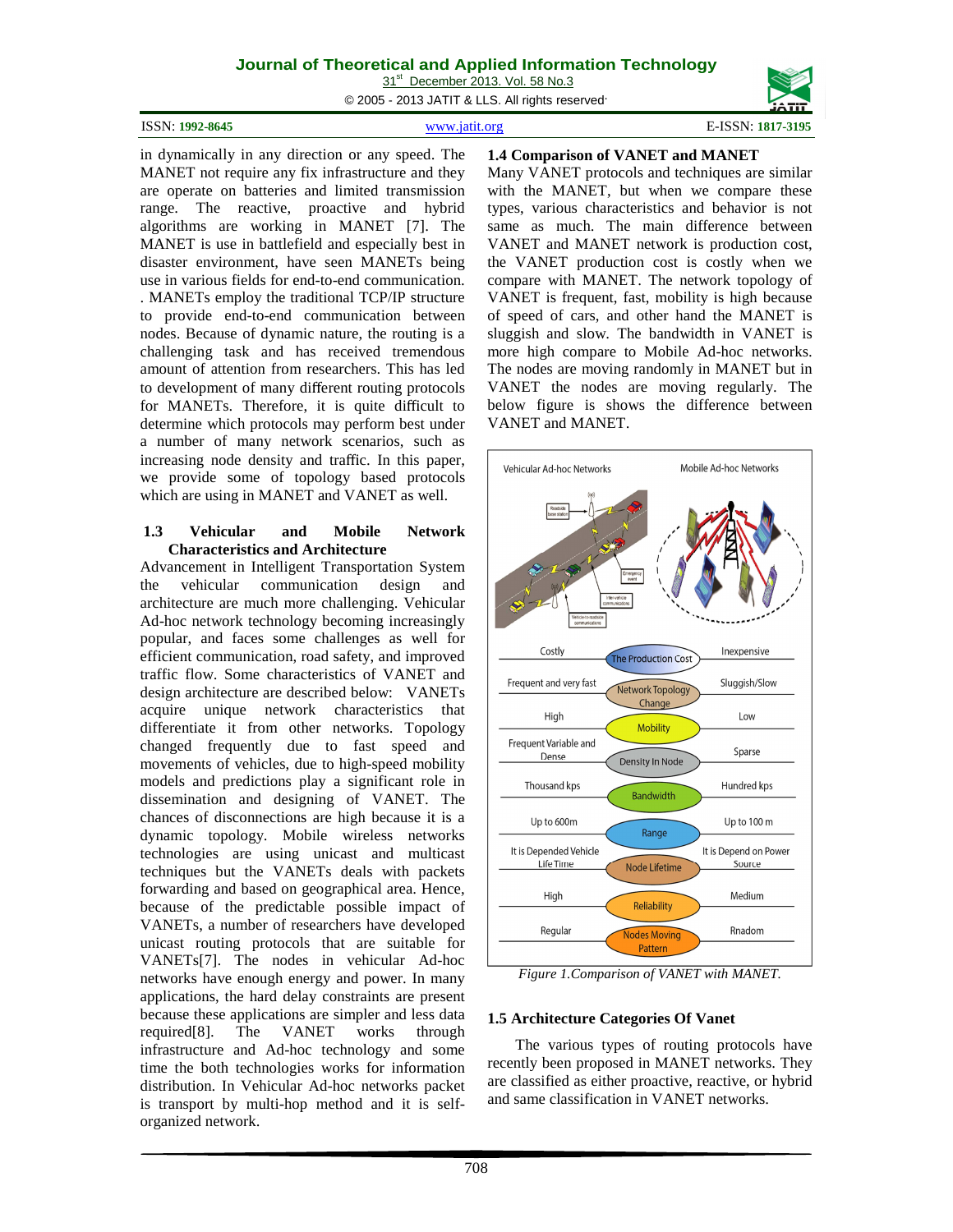© 2005 - 2013 JATIT & LLS. All rights reserved.

ISSN: **1992-8645** www.jatit.org E-ISSN: **1817-3195**

The three categories of VANET protocols we discuss in below cellular, Ad-hoc, Hybrid.

#### **1.5.1 Pure Ad-hoc Networks**

The pure Ad-hoc network are use for emergencies environments where, in spite of nonexistent infrastructure. Nodes help each other in conveying information to and for creating the connections. Each node in Ad-hoc networks act like a router. In VANET environment, the communication between Vehicle-to-Vehicle (V2V) is a pure Ad-hoc because of no infrastructure needed for communication between vehicles. Adhoc networks are self-organized networks and there is no need for infrastructure but range is limited.

#### **1.5.2. Pure Cellular/WLAN Networks**

In Cellular/WLAN category the network is a pure cellular and the access points are connect with internet and collect the information for analyzing. The system is use for Vehicle-to-Infrastructure (V2I) communication for provision of information [8].Cellular or Wireless Local Area Network based vehicular network are use for infotainment, web browsing, parking information. Cellular system still suffers from a main problem of fixed infrastructure deployment. LAN and DSRC are the most considered technologies in V2V and V2I communications.

#### **1.5.3. Hybrid Networks**

The Combination of Cellular and Ad-hoc networks is hybrid networks and the architecture of hybrid network combine the Cellular and Ad-hoc network characteristics [6] . The hybrid network, which uses some vehicles with both WLAN and cellular capabilities as the gateway, and mobile network. Through multi-hop network the vehicles which are not WLAN capable communicate with others. VANETs contain of radio-enabled vehicles, which act as mobile nodes as well as routers for other nodes. Further, the similarities to ad hoc networks, such as short radio transmission range, self-organization and self-management, and low bandwidth, VANETs can be distinguished from other kinds of ad hoc networks.



*Fig 1. Three Architectures of VANET Pure Ad-hoc Networks, Pure Cellular /WLAN Networks, Hybrid* 

*Architecture* 

# **2. VANET PROTOCOLS**

History of VANET routing protocols starts from MANET protocols like Ad-hoc on Demand Distance Vector Routing (AODV) and Dynamic Source Routing (DSR)[9]. Vehicular Ad-hoc networks nodes are a dynamic nature and challenging for finding and maintaining routes. In Vehicular Ad-hoc networks, different protocols were proposed for routing and they provides routing the different messages for different purposes. In Vehicular Ad-hoc networks there are different routing strategies have been defined based on architecture and need of applications or scenarios. In VANET, the routing protocols are categorized into five types: Topology, Position, broadcasting, Clustering, and Geo cast routing protocol. These protocols are characterized based on area / application where they are most suitable.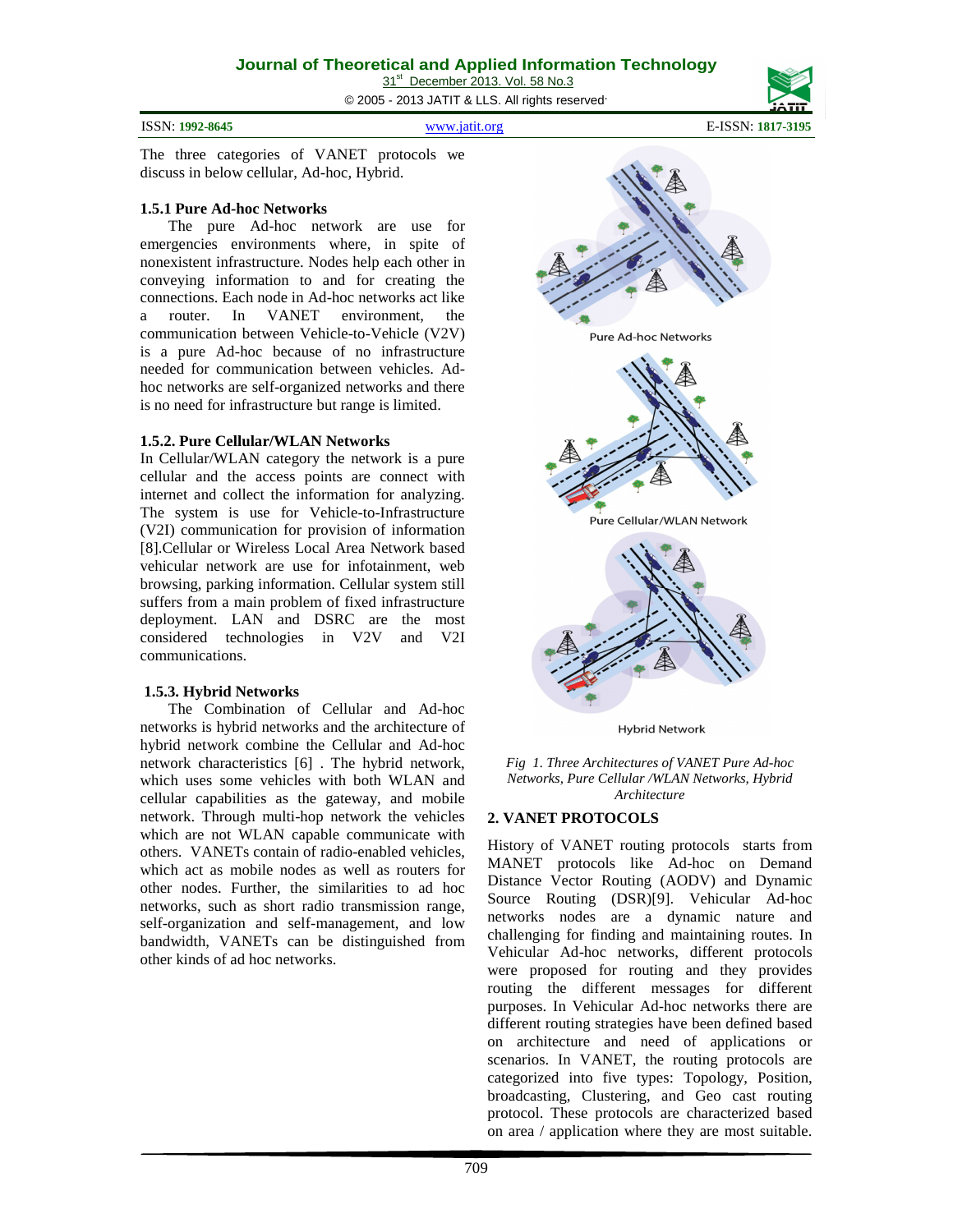31<sup>st</sup> December 2013. Vol. 58 No.3 © 2005 - 2013 JATIT & LLS. All rights reserved.

| ISSN: 1992-8645 | www.1af1f.org | $E$ -ISSN:<br>1817-3195 |
|-----------------|---------------|-------------------------|
|                 |               |                         |

The all MANET protocols are not useful in VANET but various types of protocols used in VANET [10].



*Fig 2. Classification of Topology Based Routing Protocols for VANET* 

#### **2.1 Topology Based Routing Protocols**

Routing Protocols are standards and used for transfer the data in Networks. Efficient Routing protocols make dynamic routing decisions in network. Topology Based Routing Protocols are further divide into Proactive and Reactive. The topology-based routing protocols have limited performance when we are comparing with position based routing protocols [11]. Topology Based Routing schemes generally require additional node topology information during the routing decision process.

# **2.1.1 Proactive Routing Protocols**

The proactive routing protocols maintain tables representing the topology. In these protocols the tables updating regularly and send the information from one node to another. Proactive routing protocols also called the table driven protocols due to its nature. There are two types of updating available in proactive protocols periodic update and triggered update due to broadcast the update tables they waste power and bandwidth in the network[12]. In proactive protocols, table size is increase when nodes are added in networks due to this the load increase. Because of this, the Destination Sequenced Distance Vector (DSDV) and Fisheye State Routing (FSR) protocols are proposed. Proactive protocols are not appropriate for broad network because of overhead in routing tables [13]. These protocols are typically base on shortest path algorithms.

#### **2.1.1.1 Destination Sequence Distance Vector Routing (DSDV)**

Destination Sequence Distance Vector Routing (DSDV) is make available loop free routes, use single source to destination, and use distance vector shortest path algorithm. Two types of

packets are sending the protocol Incremental and Full Dump, in full dump type packets are send with routing information, and in incremental packet send the updates due to full dump packets are utilize the decreases the bandwidth and the incremental packets are so frequent and increase the overhead in networks. DSDV protocol not suitable for large networks due to utilizing the bandwidth and updating procedures[14-15].

# **2.1.1.2 Optimized Link State Routing Protocols (OLSR)**

Optimized Link State Routing Protocols (OLSR) is proactive and point-to-point routing protocol based on the traditional link-state algorithm. It is using a technique called multipoint relaying for optimized message and flooding process for route setup or route maintenance. The algorithm minimize the number of active relays for covering the neighbors and it is called Multi-Point Relays( MPR) [16]. The protocol introduced for accuracy and stability for routing the data in network .Optimized Link State Routing protocol (OLSR) has two key concepts, Multipoint Relays (MPRS) algorithm and Optimized State is among one -hop neighbors and cover two-hop neighbors or sending link state information for maintenance of routing. Every node receives updates only once and unselected packets cannot retransmit updates. The major advantage of this protocol is the all routes and destinations are known and maintained before the operation. On the other hand, the nodes are moving fast, due to calculation of optimal node may be impossible in some cases [17].

#### **2.1.1.3 Fisheye state routing protocol (FSR)**

Fisheye state routing protocol (FSR) is maintaining a topology table for nodes and updating the network information to other nodes, which are in network. It is reduces the size of update message. It is scalable for large networks but the problem is scalability and due to scalability, the accuracy is not sufficient and increases the network size the routing table. In Fisheye state routing protocol (FSR) the target node lies out of scope of source node then route discovery fails. The below table No. 2 shows the Comparison of some popular proactive protocols.

# **2.1.2 Reactive/Ad-hoc based routing**

Reactive protocols are opposite to proactive protocols they cannot maintain tables when the topology changes. In these types of protocols, the query floods into the network when a source node want to transmit the data and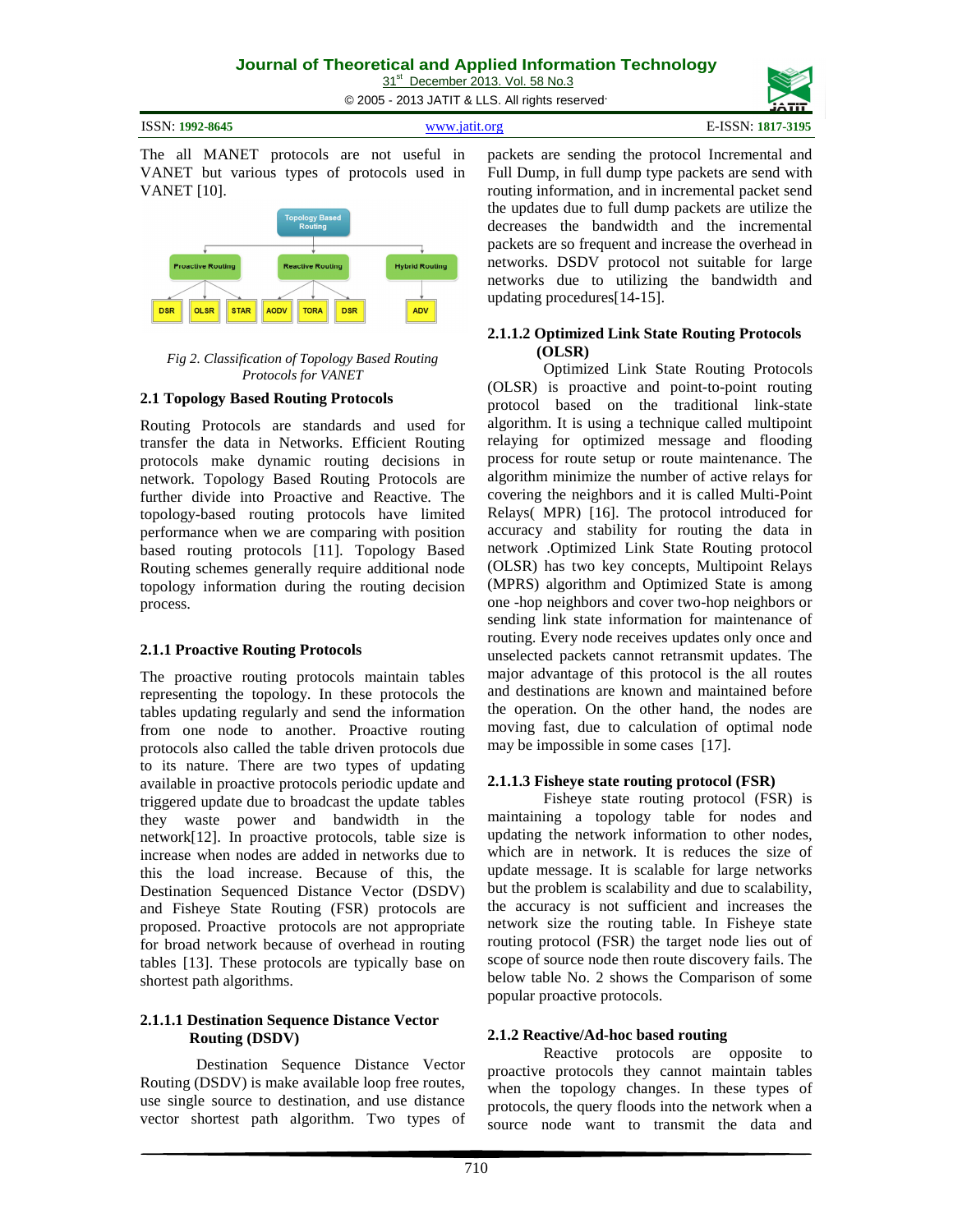31<sup>st</sup> December 2013. Vol. 58 No.3 © 2005 - 2013 JATIT & LLS. All rights reserved.

| ISSN: 1992-8645 | www.1at1t.org | E-ISSN: 1817-3195 |
|-----------------|---------------|-------------------|
|                 |               |                   |

discovered route is stored until other node is inaccessible. They deal cache routes and how routes replies handled. The bandwidth of network is low due to route discovery mechanism. Popular Reactive protocols are Dynamic Source Routing (DSR) and Ad-hoc On-Demand Distance Vector routing (AODV).

#### **2.1.2.1 On-Demand Distance Vector routing (AODV)**

The AODV protocol is a reactive protocol pure in demand and need based. AODV protocols are based on DSDV and DSR algorithms. The protocols are woks on routing tables and initiate discovery process. In discovery method, the Packet broadcast through source and this packet is Route Request (RREQ) packet and the neighbor nodes onward the packet to their neighbors until active route founds and maximum number of hops achieved. The RREQ packets do not know about active route for the requested target before sending the packet to their neighbors. AODV performance and efficiency is best found in many studies due to three metrics :packet delivery ratio, routing overhead and path optimality[18]. The enhancement in On Demand distance routing protocols many other protocols were proposed such as AOMDV, S-AOMDV, RAOMDV, SD-OMDV.

# **2.1.2.2 Ad-hoc On-demand Multipath Distance Vector Routing (AOMDV) protocol**

Ad-hoc On-demand Multipath Distance Vector routing protocol is an addition to AODV protocol. It is for computing disjoint paths and multiple loop-free based on a prominent on demand single path protocol. AOMDV has two advantages. 1) The routing information already available in the underlying AODV protocol, 2) It can maintain multiple loop-free paths with low coordination overhead. The performance of AOMDV is much better when we compare with AODV. The link disjoint technique is more popular and due to this, the protocol is good for high mobility [19]. The routing table of AOMDV structure is different with AODV, the difference is AOMDV store additional information like next hop, last hop, hop count, and expiration timeout. Last hop information is useful in checking the disjointness of alternate paths [20].

|             | Destination Sequence Number Hop Count                       |           |  |                         | Next Hop   Time out    |                          |                      |
|-------------|-------------------------------------------------------------|-----------|--|-------------------------|------------------------|--------------------------|----------------------|
|             |                                                             | (a) AODV  |  |                         |                        |                          |                      |
| Destination | <b>Route List</b><br>Sequence Number   Advertised Hop Count |           |  |                         |                        |                          |                      |
|             |                                                             |           |  | next_hop1<br>next_hop 2 | last_hop1<br>last hop2 | hop_count1<br>hop_count2 | timeout1<br>timeout2 |
|             |                                                             |           |  |                         |                        |                          |                      |
|             |                                                             |           |  | -                       |                        |                          | -                    |
|             |                                                             | (b) AOMDV |  |                         |                        |                          |                      |

#### *Fig 3. Entry Structure of routing table (a) AODV (b) AOMDV*

There are many protocols proposed with some new features like S-AOMDV, R-AOMDV (Reliable Ad-hoc On-demand Multipath Distance Vector) and SD-AOMDV [21].

| Table.3 Comparison with proposed Protocols with |       |  |  |
|-------------------------------------------------|-------|--|--|
|                                                 | AOMDV |  |  |

| Protocol        | Difference with AOMDV                                                                                                                        |  |
|-----------------|----------------------------------------------------------------------------------------------------------------------------------------------|--|
| <b>S-AOMDV</b>  | It is make a speed of routing decision and<br>Combining the routing metrics hop.                                                             |  |
| <b>RAOMDV</b>   | counts by a routing metric<br>and<br>Hop<br>retransmission counts by MAC Layer. Link<br>quality and delay reduction                          |  |
| <b>SD-AOMDV</b> | It is combining the routing metrics and speed<br>for make routing decision and add mobility<br>parameters, speed and direction to hop count. |  |

#### **2.1.2.3 Dynamic Source Routing Protocol DSR**

Dynamic Source Routing (DSR) is a similar with AODV it forms route on demand and depend on source routing instead of table. DSR is beacon-less and does not require periodic hello packets. The approach of DSR is flooding the route request packets dynamically in network and through destination node reply the request and carries the route-traversed packet in its header. The complete order list of nodes are allowing packet for routing and avoiding the need for up-to-date routing and loop free information to the intermediate nodes. With the addition of this technique, the route is in the header of each data packet, and other nodes are forwarding and cache the routing for future use [22].

#### **2.2.2.4 Temporally Ordered Routing Algorithm TORA**

Temporally Ordered Routing Protocol is reactive and on demand routing protocol. TORA works on limited control message propagation in the highly dynamic Ad-hoc networks. In TORA the node clearly initiate a query when it need to send the data to destination. TORA tasks are maintenance of route , Creation of route from source to destination and erasure of the route when the route is no longer valid and for these tasks the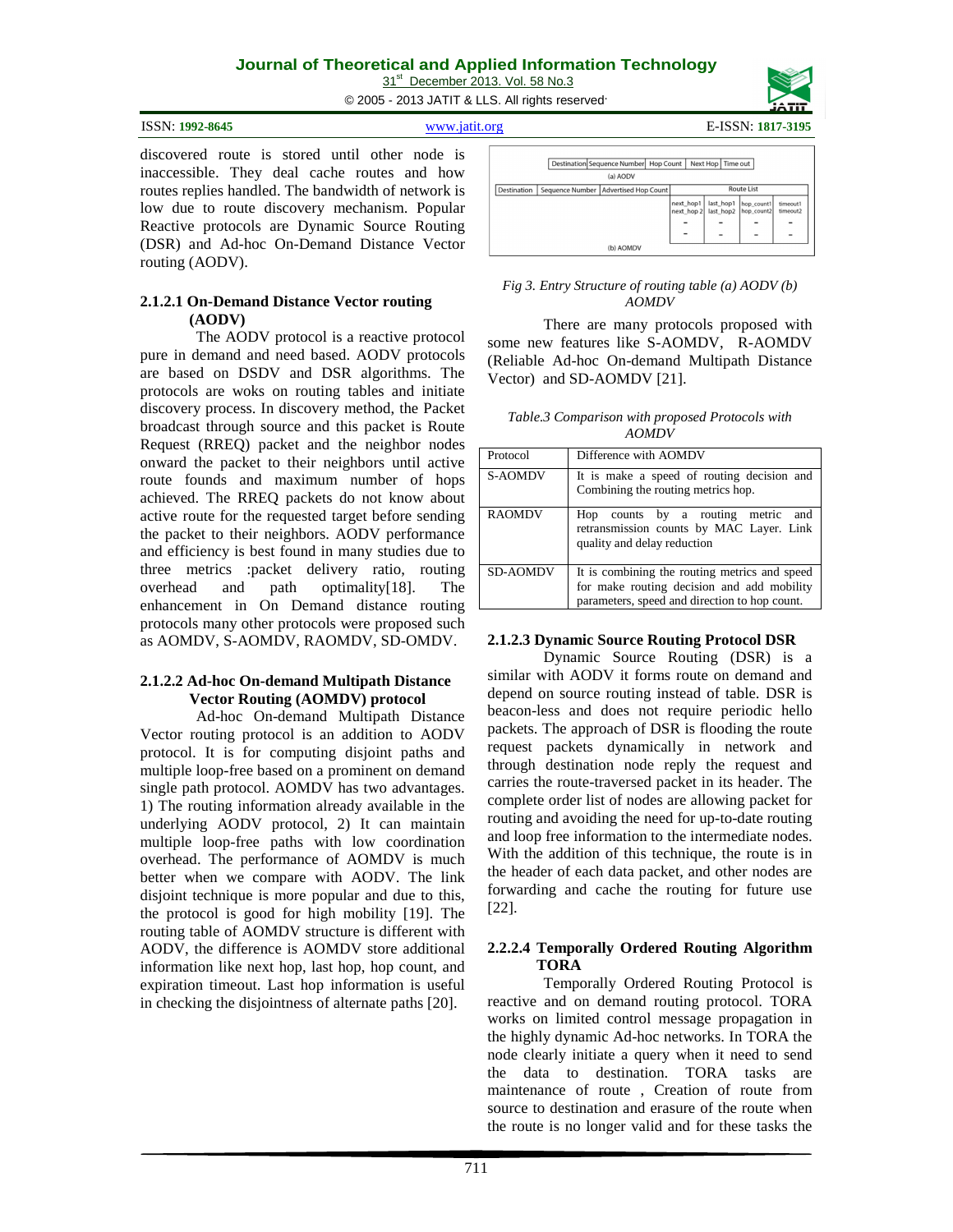31<sup>st</sup> December 2013. Vol. 58 No.3

© 2005 - 2013 JATIT & LLS. All rights reserved.

| ISSN: 1992-8645 | $WWW$ is the $n\sigma$ | $E$ -ISSN:<br>1817-3195 |
|-----------------|------------------------|-------------------------|
|                 |                        |                         |

three types of messages use QRY for creation, UPD for creating and maintaining and CLR for erasing the route. TORA is minimize the communication overhead when the topology change. It is efficient for dynamic Ad-hoc networks. TORA performance is better than DSR in network [23].

#### **2.1.3 Swarm Intelligence based routing protocol SWARM**

SWARM intelligent technique is a modified form of AODV protocol and it is best in services. Some Swarm based routing protocols we discuss below. SWARM routing protocols performance is high when we compare with AODV and DSR protocols such as throughput and data rate [24].

guarantees and adequate transmit ion is present [25] Through the simulation results the QoSBee protocol performance in Packet Delivery Ratio, end-to-end delay and Normalized Overhead Load are more high with DSDV and AODV protocols.

*Table 4. Comparison Of Qosbee VANET With DSDV And AODV Simulation Result [25].* 

|               | End-To-<br><b>End Delay</b> | Packet<br><b>Delivery</b><br>Ratio | <b>Normalized</b><br><b>Overhead Load</b> |
|---------------|-----------------------------|------------------------------------|-------------------------------------------|
| <b>OoSBee</b> | 0.15s                       | 98%                                | 64%                                       |
| <b>DSDV</b>   | 1.02s                       | 97%                                | 51%                                       |
| <b>AODV</b>   | 1.10s                       | 95%                                | 59%                                       |

# **2.1.3.2 AODV Extension using Ant Colony Optimization**

Ant colony optimization (ACO) is a extension of the candidate AODV protocol. The basic idea behind the ACO is met heuristic is taken from the food searching behavior of real ants. This property is integrating dynamic into the path searching process. The combination of ACO with AODV repair strategy for avoiding the frequent path loss, increase the performance and reduce the overhead of routing.Table No 5 shows some popular reactive routing protocols

# **2.1.3 Hybrid routing**

The Hybrid routing is a combination of reactive and proactive protocols characteristics. Reactive feature is protection the more accurate information in the local scope and proactive feature is further distance routing. Hybrid routing protocols are zone based such as the nodes are divided into different zones for route maintenance and discovery. The Hybrid routing protocol reduce the overhead of overall routing protocol and its performance is better in highly dynamically changes. Hybrid routing

# **2.1.3.1 QoSBee Vanet Protocol**

Quality of service multipath routing protocol (QoSBee) is a topology based reactive protocol. The protocol based on food source searching technique of bees. QoSBee VANET protocol is inspired from swarm of bee. It is self-configured and distributes protocol and it is use stochastic broadcasting transmit ion for route discovery. Two types of packets are use in the protocol scout and forager. The first packet is used for route request until the finding destination and then it returns to the source node. The second packet use for transmit the data and the packets are line up until the discovery process terminated and then launched to the destination. When we compare with DSDV and AODV then QoSBee is more realistic and QoS

protocols are zone based for maintenance and discovery. hybrid structure of routing events is widely deployed in ITS development [26].

# **2.1.3.1 ZRP: Zone routing protocol**

The Zone Routing Protocol (ZRP) decreases the delay and high overhead for discovering the route. Further, the protocol divides into zone distinct and overlapping zones as a group of nodes and the nodes are in zone radius. The zones are creates on the base of hop distance and chosen through topological distribution of nodes. At the edge of zone, the nodes are called peripheral nodes. The size and radius of length is determined by the radius of length α where α is the number of hops to the border of the zone. The function of peripheral nodes are route discovery outside zone and for this a reactive approach is used Intra-zone routing protocol (IERP). A proactive routing protocol is used in inside the zone that is called Intra-zone Routing Protocol (IARP)[27].

#### **3. CHALLENGES IN VANET ROUTING PROTOCOLS**

The challenges in Vehicular Ad-hoc Networks are the communication link lifetime is very short and less path redundancy present; density of unpredictable node is there, strict application requirements make routing and network quite challenging. Vehicular Ad-hoc networks are difficult to manage due to high speed between vehicles and result is topology changes. No significant power constraints, especially in sensors the limited battery power is a challenge in VANET. Networking challenges in VANET is a main area of work for routing security efficiency and collision avoidance. Intelligent Transportation system faces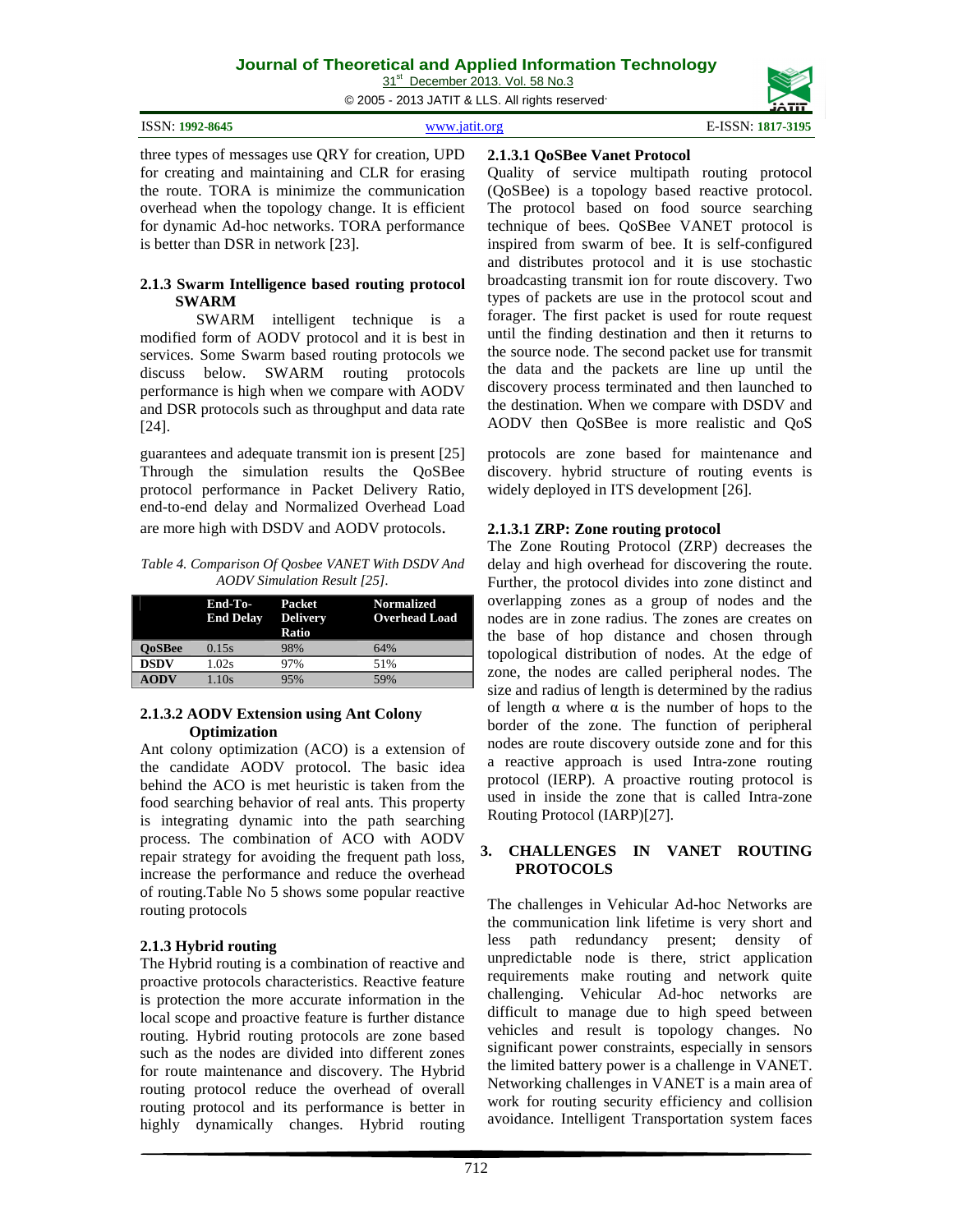31<sup>st</sup> December 2013. Vol. 58 No.3

© 2005 - 2013 JATIT & LLS. All rights reserved.

| ISSN: 1992-8645 | www.jatit.org | E-ISSN: 1817-3195 |
|-----------------|---------------|-------------------|
|                 |               |                   |

many challenges in application, routing, power management etc. There are many challenges in applications of communication for collision warning, road obstacle warning, cooperative driving, intersection collision warning, and lane change assistance etc.



*Fig 4. Networking Challenges in VANET [28].*

# **4. CONCLUSION AND FUTURE WORK**

This paper presents the survey of topology based routing of vehicular Ad-hoc based networks. Initially, we discussed the characteristics of vehicular Ad-hoc networks and compare with Mobile Ad-hoc networks and along with the protocols. We discussed three types of networks in VANET, Ad-hoc Networks, Pure Cellular /WLAN Networks and Hybrid Architecture. The paper highlights the different topology based routing protocols along with their routing issues. Various papers studied shortly about the performance and comparisons of protocols of VANET with MANET but we discussed the protocols in detail and compared with each other. Tables in paper showed pros and cons of popular topology based routing protocols. This work help the researchers for getting the idea of two fields and about the same protocol. Furthermore, in future we are focusing position based routing protocols and comparison with topology based protocols.

# **REFERENCES**

- [1]. Sun, X. and L. Xia-Miao. *Study of the Feasibility of VANET and its Routing Protocols*. in *Wireless Communications, Networking and Mobile Computing, 2008. WiCOM '08. 4th International Conference on*. 2008.
- [2]. Gajbhiye, V.A. and R.W. Jasutkar, *Study of Efficient Routing Protocols for VANET.*
- [3]. Bilal, S.M., C.J. Bernardos, and C. Guerrero, *Position Based Routing in Vehicular Networks: A Survey.* Journal of Network and Computer Applications, 2012.
- [4]. Li, F. and Y. Wang, *Routing in vehicular ad hoc networks: A survey.* Vehicular Technology Magazine, IEEE, 2007. **2**(2): p. 12-22.
- [5]. Santos, R.A., et al., *Performance evaluation of routing protocols in vehicular ad-hoc networks.* International Journal of Ad Hoc and Ubiquitous Computing, 2005. **1**(1): p. 80-91.
- [6]. Kumar, R. and M. Dave, *A comparative study of Various Routing Protocols in VANET.* arXiv preprint arXiv:1108.2094, 2011.
- [7]. Park, S. and S.-M. Yoo, *An efficient reliable one-hop broadcast in mobile ad hoc networks.* Ad Hoc Networks, 2013. **11**(1): p. 19-28.
- [8]. Sheng-Tzong, C., H. Gwo-Jiun, and C. Chih-Lun, *Using Cellular Automata to Form Car Society in Vehicular Ad Hoc Networks.* Intelligent Transportation Systems, IEEE Transactions on, 2011. **12**(4): p. 1374-1384.
- [9]. Perkins, C.E. and E.M. Royer. *Ad-hoc ondemand distance vector routing*. in *Mobile Computing Systems and Applications, 1999. Proceedings. WMCSA'99. Second IEEE Workshop on*. 1999: IEEE.
- [10]. Waghdhare, L.K., T. Nagrare, and K. Gudadhe, *Review on Routing Protocol for Vehicular Ad-hoc Network.* International Journal, 2012. **2**(10).
- [11]. Marwane, A., et al. *HHLS: A Hybrid Routing Technique for VANETs*. in *IEEE Global Communications Conference, IEEE GLOBECOM'12*. 2012.
- [12]. Garg, N., K. Aswal, and D.C. Dobhal, *A REVIEW OF ROUTING PROTOCOLS IN MOBILE AD HOC NETWORKS.* International Journal of Information Technology, 2012. **5**(1): p. 177-180.
- [13]. Ade, S. and P. Tijare, *Performance Comparison of AODV, DSDV, OLSR and DSR routing protocols in Mobile Ad hoc Networks.* International Journal of Information Technology and Knowledge Management, 2010. **2**(2): p. 545-548.
- [14]. Abolhasan, M., T. Wysocki, and E. Dutkiewicz, *A review of routing protocols for mobile ad hoc networks.* Ad Hoc Networks, 2004. **2**(1): p. 1-22.
- [15]. Bai, Y., S.B. Ji, and Y. Xue, *A Comparative Study of AODV and DSDV Routing Protocol of the Vehicle Ad Hoc Network Based on NS2.*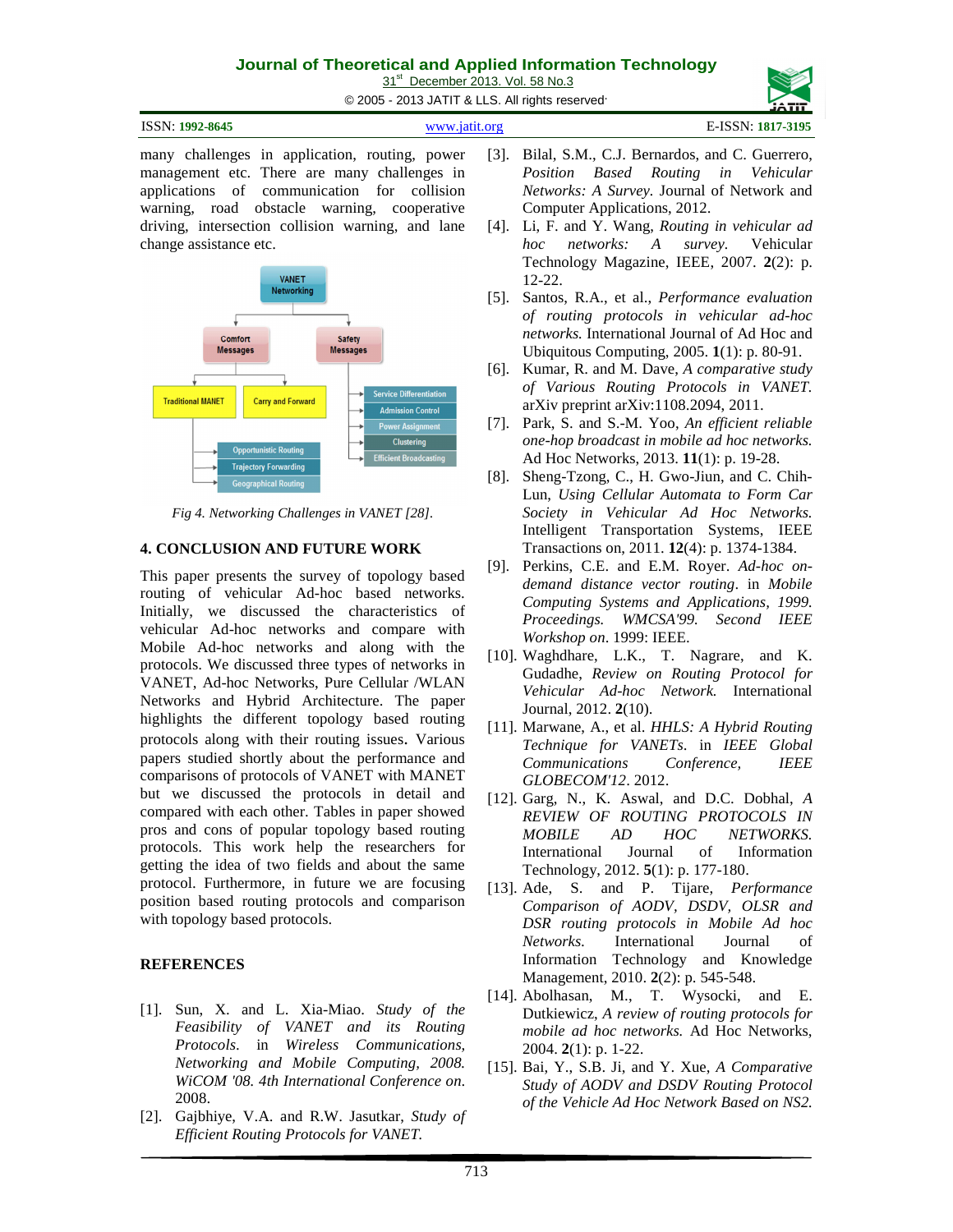31<sup>st</sup> December 2013. Vol. 58 No.3

© 2005 - 2013 JATIT & LLS. All rights reserved.

| ISSN: 1992-8645 | www.jatit.org | E-ISSN: 1817-3195 |
|-----------------|---------------|-------------------|
|                 |               |                   |

Applied Mechanics and Materials, 2013. **303**: p. 1968-1973.

- [16]. Haerri, J., F. Filali, and C. Bonnet. *Performance comparison of AODV and OLSR in VANETs urban environments under realistic mobility patterns*. in *Proc. of 5th IFIP Mediterranean Ad-Hoc Networking Workshop (Med-Hoc-Net-2006), Lipari, Italy*. 2006.
- [17]. Santoso, G.Z. and K. Moonsoo. *Performance analysis of AODV, DSDV and OLSR in a VANETs safety application scenario*. in *Advanced Communication Technology (ICACT), 2012 14th International Conference on*. 2012.
- [18]. Maowad, H. and E. Shaaban. *Efficient routing protocol for Vehicular Ad hoc networks*. in *Networking, Sensing and Control (ICNSC), 2012 9th IEEE International Conference on*. 2012.
- [19]. Marina, M.K. and S.R. Das, *Ad hoc ondemand multipath distance vector routing.* SIGMOBILE Mob. Comput. Commun. Rev., 2002. **6**(3): p. 92-93.
- [20]. Marina, M.K. and S.R. Das, *Ad hoc ondemand multipath distance vector routing.* Wireless Communications and Mobile Computing, 2006. **6**(7): p. 969-988.
- [21]. Maowad, H. and E. Shaaban. *Enhancing AOMDV routing protocol for V2V communication*. in *Proceedings of the 6th international conference on Communications and Information Technology, and Proceedings of the 3rd World conference on Education and Educational Technologies*. 2012: World Scientific and Engineering Academy and Society (WSEAS).
- [22]. Mohapatra, S. and P. Kanungo, *Performance analysis of AODV, DSR, OLSR and DSDV Routing Protocols using NS2 Simulator.* Procedia Engineering, 2012. **30**(0): p. 69-76.
- [23]. Pirzada, A.A., C. McDonald, and A. Datta, *Performance comparison of trust-based reactive routing protocols.* Mobile Computing, IEEE Transactions on, 2006. **5**(6): p. 695-710.
- [24]. Manvi, S., M. Kakkasageri, and C. Mahapurush. *Performance analysis of AODV, DSR, and SWARM intelligence routing protocols in vehicular ad hoc network environment*. in *Future Computer and Communication, 2009. ICFCC 2009. International Conference on*. 2009: IEEE.
- [25]. Bitam, S. and A. Mellouk. *QoS Swarm Bee Routing Protocol for Vehicular Ad Hoc Networks*. in *Communications (ICC), 2011 IEEE International Conference on*. 2011.
- [26]. Al-Rabayah, M. and R. Malaney, *A New Scalable Hybrid Routing Protocol for VANETs.* Vehicular Technology, IEEE Transactions on, 2012. **61**(6): p. 2625-2635.
- [27]. Shafiq, Z., et al. *Zone Routing Protocol: How does it perform the other way round?* in *ICT Convergence (ICTC), 2012 International Conference on*. 2012: IEEE.
- [28]. Yousefi, S., M.S. Mousavi, and M. Fathy. *Vehicular Ad Hoc Networks (VANETs): Challenges and Perspectives*. in *ITS Telecommunications Proceedings, 2006 6th International Conference on*. 2006.